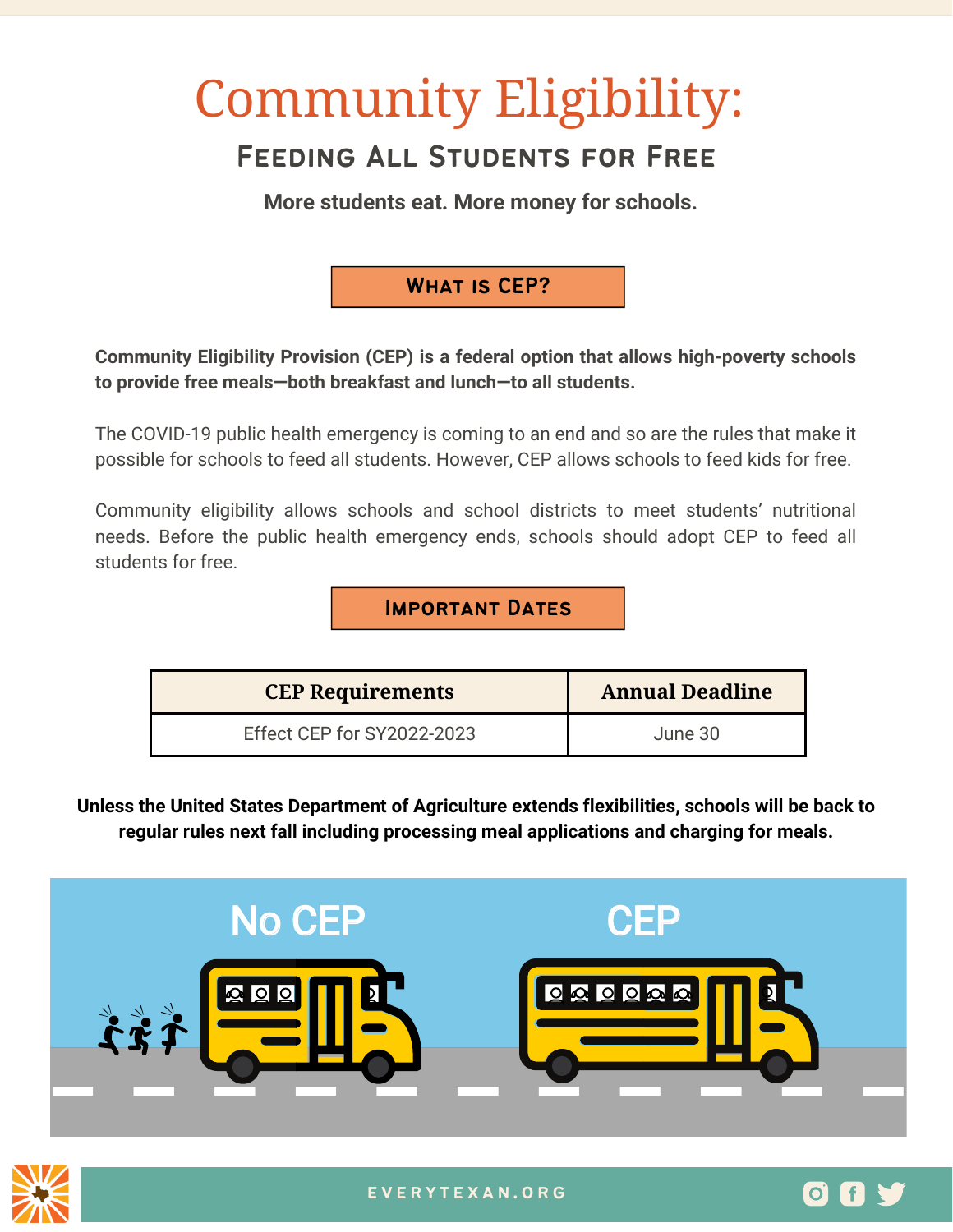#### WHY IS IT IMPORTANT?

#### **Once a school enrolls in CEP, all students eat at no cost to them and benefit from more advantages:**



**Reduced stigma & greater equity**  students do not have to worry about being judged by their peers because of how they receive school meals. Students who have access to better nutrition tend to perform better academically.

**Efficiency —** CEP simplifies the way students receive school meals. With CEP, schools do not have to spend time chasing school meal applications or handling meal payments accounts, whether reduced-price or free. This is a huge advantage for schools affected by staffing issues and supply chain shortages.



**Stability —** schools are guaranteed a rate of funding for CEP for four years that can be increased if the amount of directly certified students goes up, but cannot be reduced.

**Increased revenue —** more children eating school meals means more revenue which can be used to pay staff, buy equipment, and improve the quality of the food served.



 $O \mid f$ 

# YOUR SCHOOL MAY QUALIFY

Any public, private, or charter school that offers the National School Lunch and School Breakfast Program qualifies for CEP if at least 40% of their students at a campus or district have been identified through the "direct certification" process. Direct Certification is a federally mandated process that schools must use to certify children who are eligible for free meals.

#### **Students qualify for direct certification if they are:**

- $\boxtimes$  enrolled in the Supplemental Nutrition Assistance Program (SNAP);
- $\triangledown$  receive Medicaid benefits or Temporary Assistance for Needy Families (TANF) cash assistance;
- $\triangledown$  are migrant or housing displaced;
- $\nabla f$  are in foster care:
- $\nabla$  and/or are enrolled in Head Start or state-sponsored pre-kindergarten.



e v e r y t e x a n . o rg